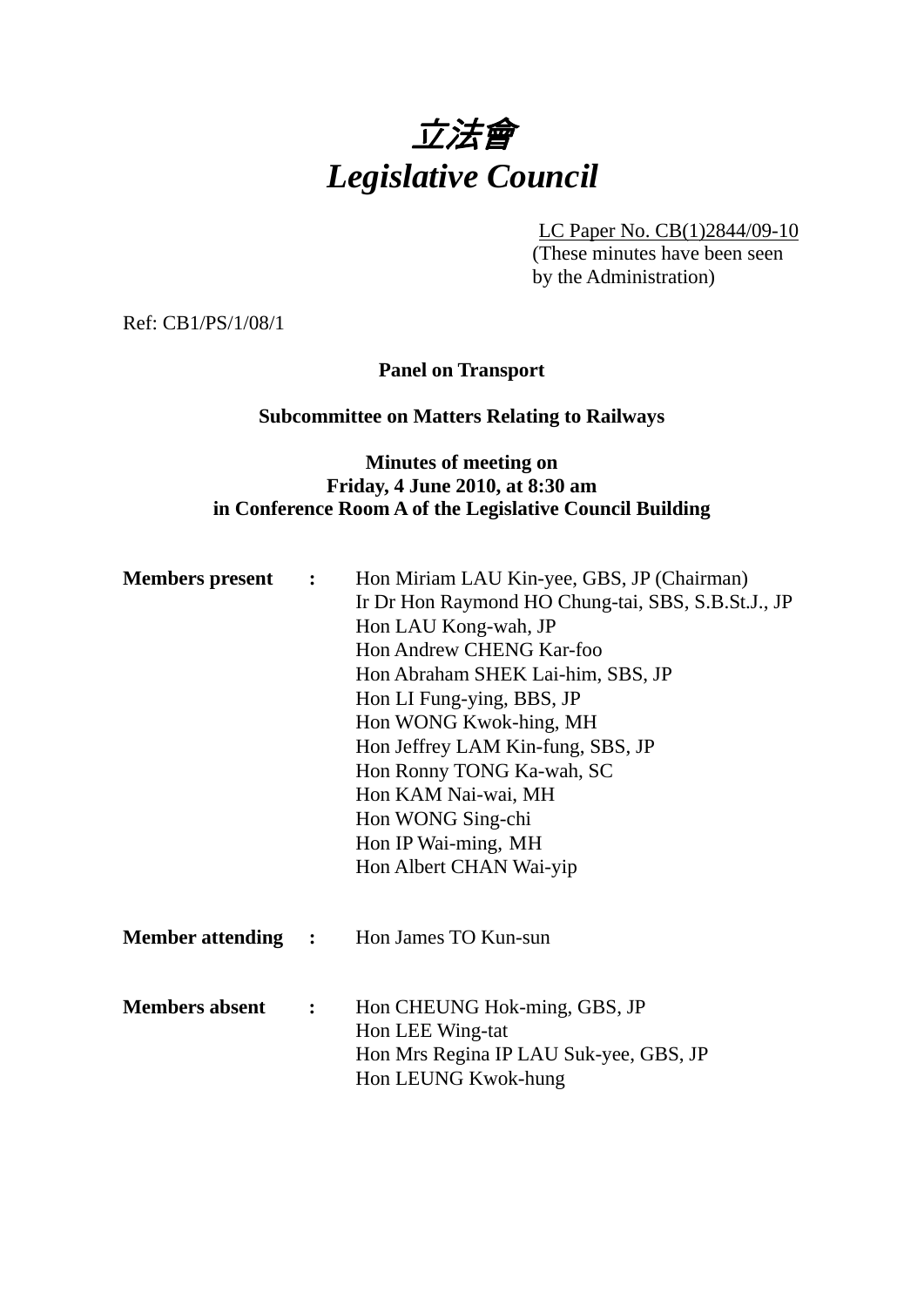**attending** 

## **Public Officers : Agenda item III**

Mr YAU Shing-mu Under Secretary for Transport and Housing

Mrs Hedy CHU Principal Assistant Secretary for Transport and Housing

Mr Albert YUEN Assistant Commissioner/Bus & Railway Transport Department

Miss Alice AU YEUNG Principal Transport Officer/Bus & Railway Transport Department

#### **Agenda item IV**

Mr YAU Shing-mu Under Secretary for Transport and Housing

Mr C W CHOW Principal Assistant Secretary for Transport and Housing

Mr WAN Man-lung Principal Government Engineer/Railway Development Highways Department

#### **Agenda item V**

Mr YAU Shing-mu Under Secretary for Transport and Housing

Mr C W CHOW Principal Assistant Secretary for Transport and Housing

Mr WAN Man-lung Principal Government Engineer/Railway Development Highways Department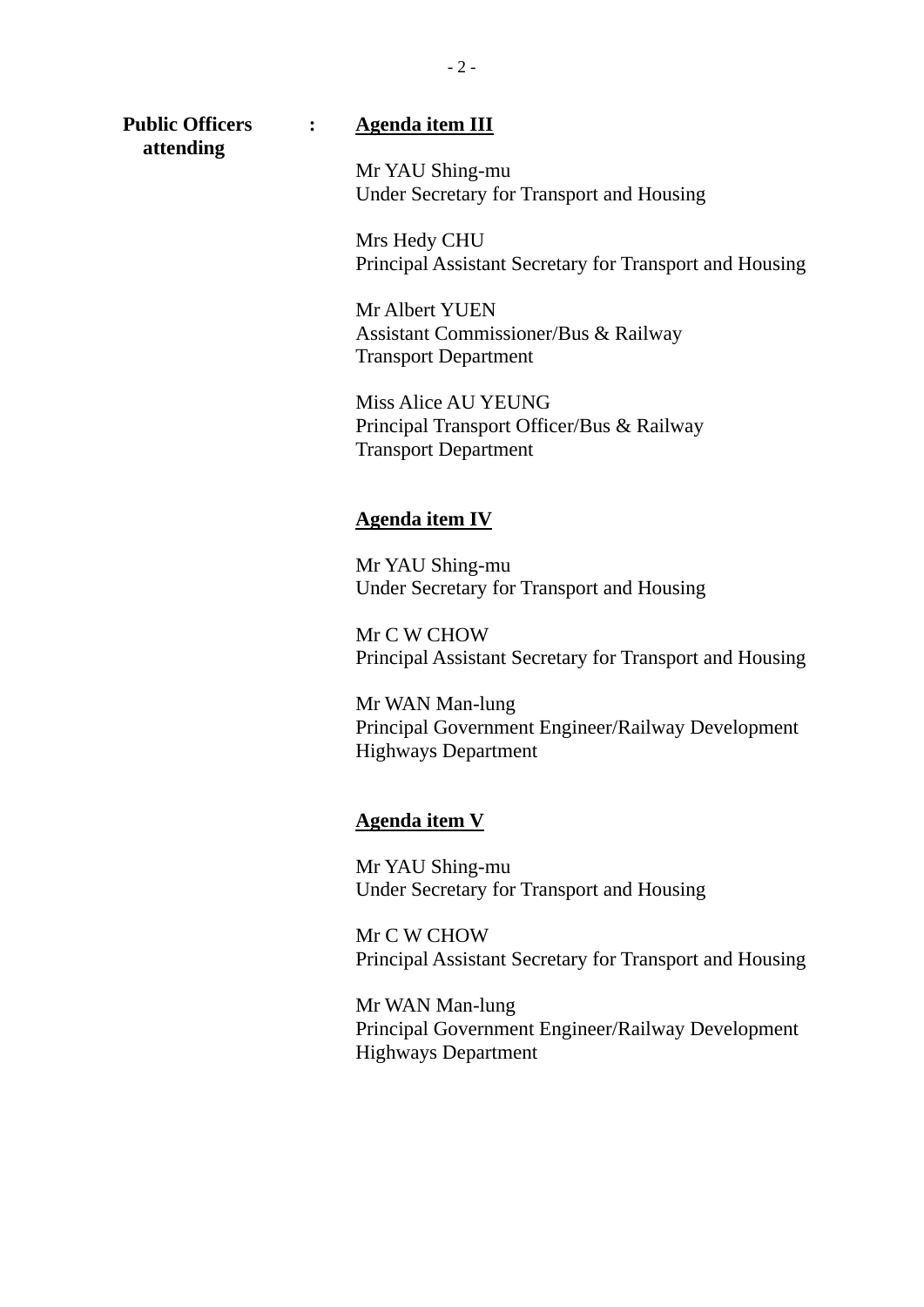**invitation** 

#### **Attendance by : Agenda item III**

MTR Corporation Limited

Mr David FLEMING Deputy Legal Director

Mr CHOI Tak-tsan Head of Operating

Mr Jeff LEUNG Senior Manager – External Affairs

Mr Jonothan ABBOTT Barrister and MTR Drafting Consultant

#### **Agenda item IV**

MTR Corporation Limited

Mr Henry LAM General Manager – SCL/KTE

Miss Maggie SO Senior Manager – Projects and Property Communications

### **Agenda item V**

MTR Corporation Limited

Mr Wilfred YEUNG Chief Architect

Miss Maggie SO Senior Manager – Projects and Property Communications

- **Clerk in attendance :** Ms Joanne MAK Chief Council Secretary (1)2
- **Staff in attendance :** Mr Kelvin LEE Assistant Legal Advisor 1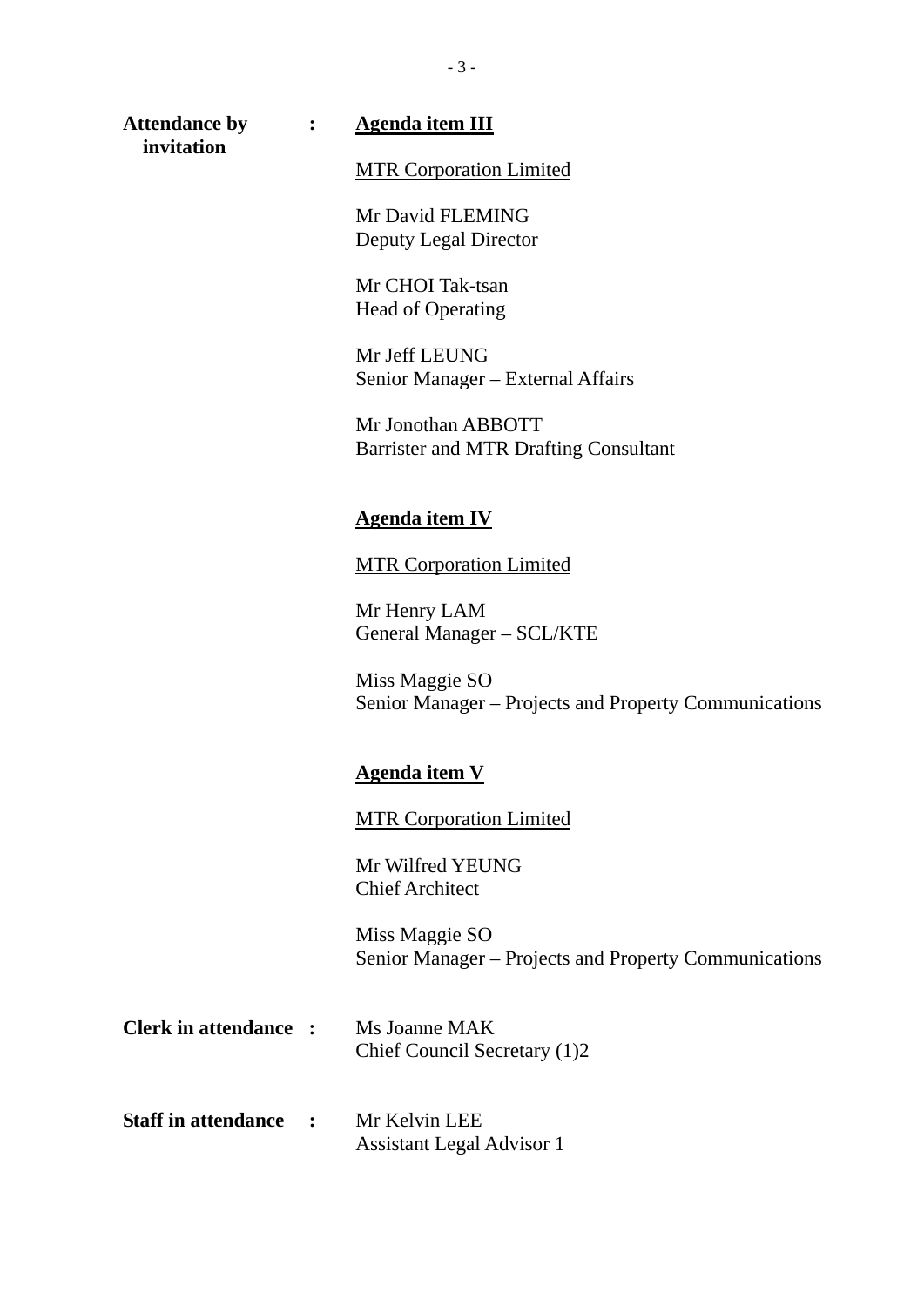Mr Ken WOO Council Secretary (1)2

Miss Angela LAM Legislative Assistant (1)5

| Action |              |                                                                                                                                                               |                                                                                                                                                                                                                                                                                                                                                                                                                                     |
|--------|--------------|---------------------------------------------------------------------------------------------------------------------------------------------------------------|-------------------------------------------------------------------------------------------------------------------------------------------------------------------------------------------------------------------------------------------------------------------------------------------------------------------------------------------------------------------------------------------------------------------------------------|
|        | I            | <b>Confirmation of minutes of meeting</b><br>(LC Paper No. CB(1)2071/09-10                                                                                    | Minutes of the meeting held<br>on 16 April 2010)                                                                                                                                                                                                                                                                                                                                                                                    |
|        |              | The minutes of the meeting held on 16 April 2010 were confirmed.                                                                                              |                                                                                                                                                                                                                                                                                                                                                                                                                                     |
|        | $\mathbf{I}$ | Information papers issued since last meeting<br>(LC Paper No. CB(1)1707/09-10(01)<br>LC Paper No. $CB(1)1707/09-10(02)$<br>LC Paper No. $CB(1)1707/09-10(03)$ | Submission from a member<br>of the public on rail merger<br>Submission from 米埔村高<br>鐵關注組 opposing to the<br>alignment of the Hong Kong<br>section<br>of<br>the<br>Guangzhou-Shenzhen-Hong<br>Kong Express<br>Rail Link<br>along the village<br>Administration's reply letter<br>dated 19 April 2010 to the<br>letter dated 26 March 2010<br>Matauwai Residents<br>from<br>Association (LC Paper No.<br>$CB(1)1572/09-10(01)$ on the |
|        |              | LC Paper No. CB(1)1707/09-10(04)                                                                                                                              | Shatin to Central Link project<br>Submission from a member<br>of the public on the design of<br><b>MTR</b> stations                                                                                                                                                                                                                                                                                                                 |
|        |              | LC Paper No. CB(1)1778/09-10(01)                                                                                                                              | Submission from a member<br>of the public on the design<br>and facilities of MTR stations                                                                                                                                                                                                                                                                                                                                           |
|        |              | LC Paper No. CB(1)1778/09-10(02)                                                                                                                              | Administration's reply letter<br>dated 5 May 2010 to the<br>further<br>submission<br>dated<br>8 March 2010 from 翔龍灣<br>業主委員會(LC Paper No.<br>$CB(1)1388/09-10(04)$ on the<br>Shatin to Central Link project                                                                                                                                                                                                                         |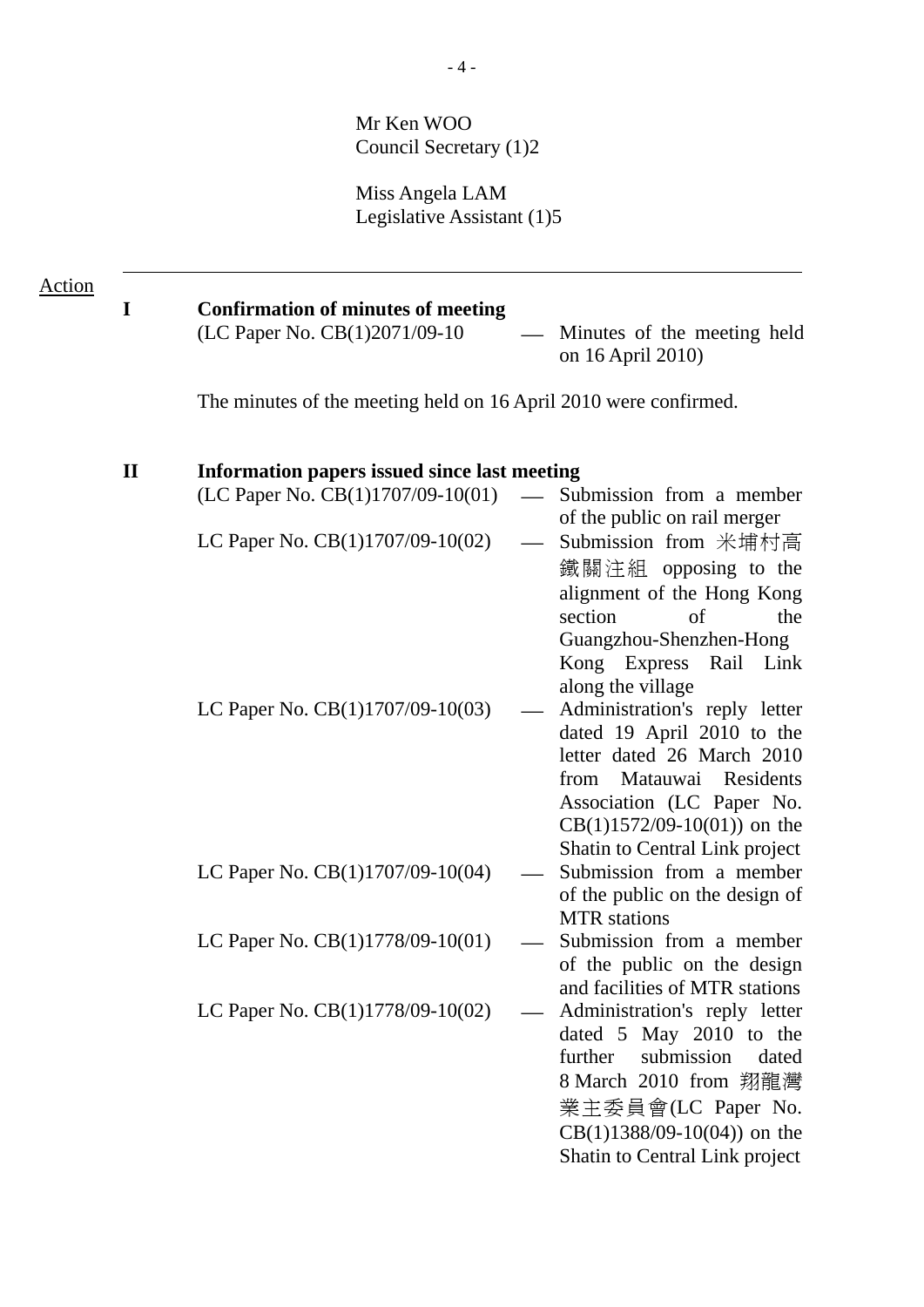| LC Paper No. CB(1)1940/09-10(01)   | <b>Submission from Democratic</b><br>Alliance for the Betterment<br>and Progress of Hong Kong<br>(Kowloon City Branch) on<br>Kwun<br>Tong<br>the<br>Line                                     |
|------------------------------------|----------------------------------------------------------------------------------------------------------------------------------------------------------------------------------------------|
| LC Paper No. CB(1)1940/09-10(02)   | <b>Extension project</b><br>Submission<br>from<br>The<br>Federation of Hong Kong &<br>Kowloon Labour Unions on<br>Kwun Tong<br>Line<br>the                                                   |
| LC Paper No. CB(1)1940/09-10(03)   | <b>Extension project</b><br>Submission from Hong Kong<br>Association for Democracy<br>and People's Livelihood on<br>Line<br>Kwun<br>Tong<br>the                                              |
| LC Paper No. CB(1)1940/09-10(04)   | <b>Extension project</b><br>Submission from the Office<br>of Kowloon City District<br>Councillor<br>Ms<br><b>CHAN</b><br>Lai-kwan on the Kwun Tong                                           |
| LC Paper No. CB(1)1940/09-10(05)   | Line Extension project<br>Submission from the Office<br>of Kowloon City District<br>Councillor<br>Mr<br><b>CHO</b><br>Wui-hung on the Kwun Tong                                              |
| LC Paper No. $CB(1)1940/09-10(06)$ | Line Extension project<br>Submission from the Office<br>of Kowloon<br>City District<br>Councillor<br>Ms<br><b>SIU</b><br>Yuen-sheung on the Kwun                                             |
| LC Paper No. CB(1)1940/09-10(07)   | Tong Line Extension project<br>Submission<br>from<br>Estate<br>Owners'<br>Committee<br>of<br>Laguna Verde on the Kwun                                                                        |
| LC Paper No. $CB(1)1940/09-10(08)$ | Tong Line Extension project<br>Submission from a Mr YAU<br>enclosing<br>the<br>Administration's reply letter<br>dated 30 April 2010 to him<br>the Kwun Tong Line<br>on<br>Extension project) |

2. Members noted the above papers which had been issued since the last regular meeting.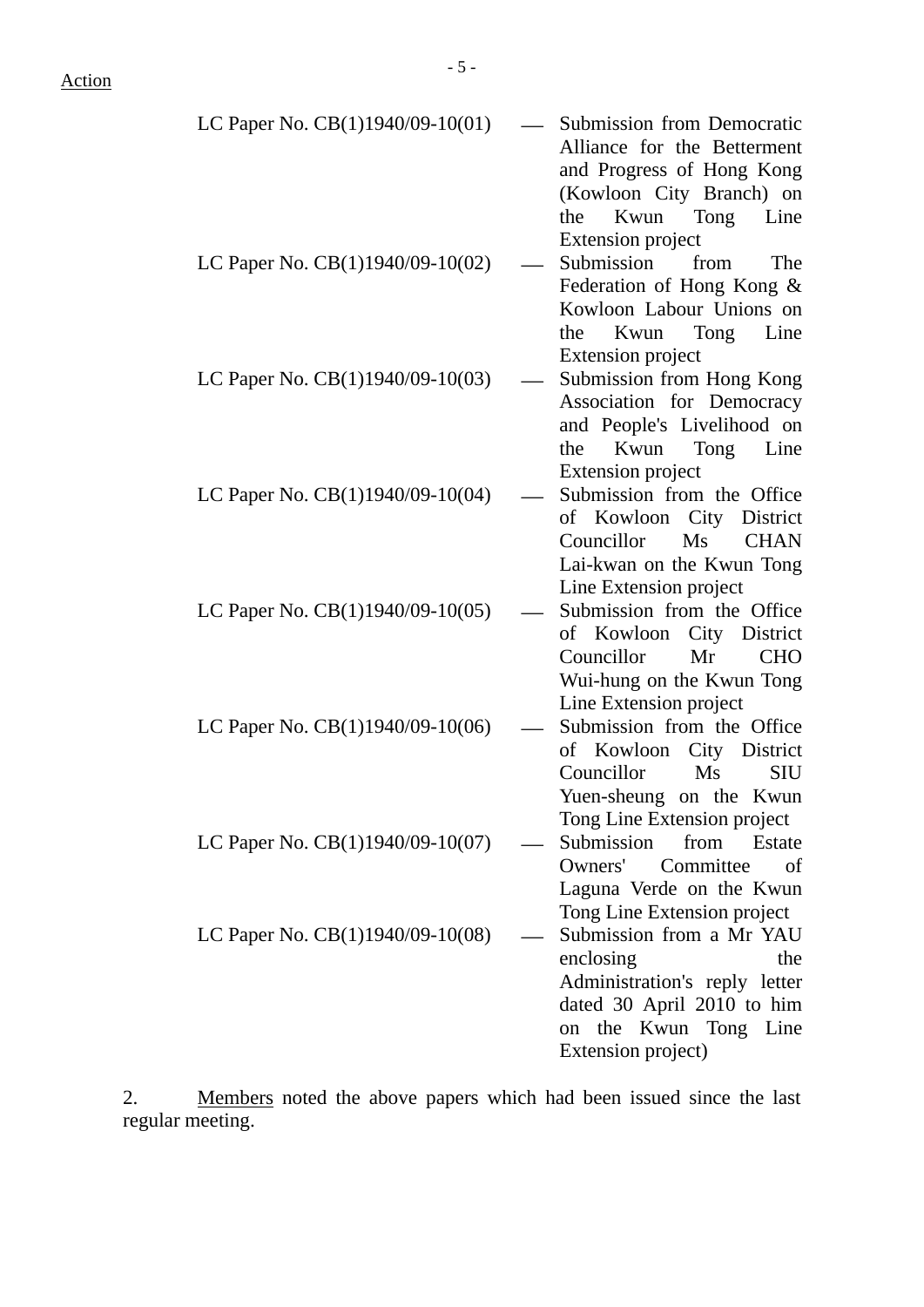Action

| Ш | Review of the Mass Transit Railway By-laws and Mass Transit    |                                                          |  |    |
|---|----------------------------------------------------------------|----------------------------------------------------------|--|----|
|   | <b>Railway (North-west Railway) Bylaw</b>                      |                                                          |  |    |
|   | $(LC$ Paper No. $CB(1)2089/09-10(01)$ — Administration's paper |                                                          |  | on |
|   |                                                                | <b>MTR Bylaw Review</b>                                  |  |    |
|   | LC Paper No. $CB(1)2088/09-10(01)$                             | - Extract from minutes of<br>meeting on 16 January 2009) |  |    |

3. The Subcommittee deliberated (index of proceedings attached at **Annex**).

4. Mr Abraham SHEK declared that he was an Independent Non-executive Director of the MTR Corporation Limited (MTRCL). Ms LI Fung-ying declared that being a resident in the New Territories, she mainly relied on railway service as the means of transportation for her.

5. Members noted the proposed amendments to the Mass Transit Railway By-laws (MTR By-laws) (Cap. 556B) and Mass Transit Railway (North-west Railway) Bylaw (NWR Bylaw) (Cap. 556H). MTRCL advised that the proposed amendments had incorporated comments expressed by the Subcommittee at previous meetings. These amendments reflected the Corporation's undertaking to align the two sets of bylaws in order to eliminate inconsistencies, duplication and obsolescence, and ensured that the amended bylaws reflected all post merger operating procedures and the current law.

**MTRCL** 6. Members raised the following major concerns on the draft bylaws and requested MTRCL to take follow-up actions –

- (a) to consider adding provisions to clearly stipulate the responsibility of MTRCL regarding the refund of overcharged fares to passengers concerned;
- (b) to provide the Corporation's guidelines on the exercise of discretion by staff on the waiver of a surcharge imposed on passengers travelling First Class without paying a premium in advance, and a paper on the relevant policy; and
- (c) to provide information on the training for MTRCL staff on the enforcement of the bylaws and the approach of the enforcement work (e.g. the procedures and whether staff concerned would be required to wear identity cards), including enforcement of the bylaws which prohibits consumption of food.

*(Post-meeting note: The supplementary information provided by MTRCL was issued vide LC Paper No. CB(1)2906/09-10(01) on 27 September 2010.)*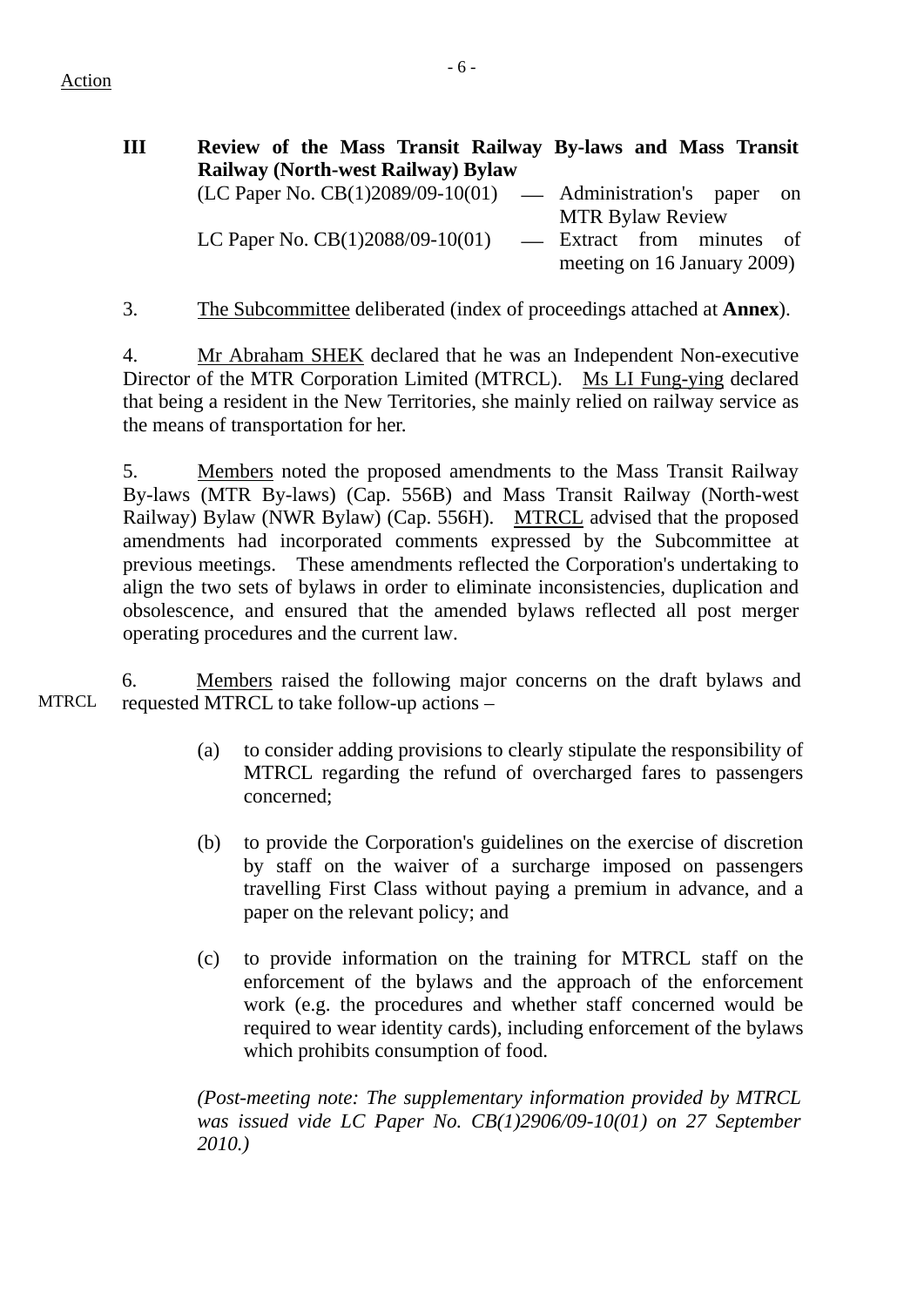7. While a member raised the following points on the draft bylaws, the Chairman said that these should be examined by the subcommittee which might be set up to study the bylaws –

- (a) to explain the definition of "publicity" in the context of "display or exhibit or cause to be displayed or exhibited any printed, written or pictorial matter or any article for the purpose of advertisement or publicity", and consider defining "publicity" in such a way that the relevant activities were linked to commercial purpose;
- (b) to review the wording "distract an official in or from performing the official's duties" in the proposed amendment to MTR Bylaw 28H(1) and clarify what constituted an act of distracting an official; and
- (c) to explain the rationale of the proposed prohibition of using any voice recording or image recording equipment and review the need for imposing such prohibition.
- 8. MTRCL also responded to members' enquiries on
	- (a) the rationale of raising the penalty level and imprisonment terms for infringement of MTR Bylaw 35 and NWR Bylaw 31 on compliance with traffic signs; and
	- (b) whether, instead of amending MTR Bylaw 28 just by repealing "sole discretion" and substituting "discretion", consideration should be given to stipulating the principles that would be taken into account by staff concerned in the exercise of discretion.
- ALA1 9. At the suggestion of Mr Albert CHAN, the Chairman requested Assistant Legal Advisor 1 (ALA1) to –
	- (a) provide information on any other private companies which were also authorized, like MTRCL, to draft bylaws and deploy staff to enforce the bylaws (including prosecuting offenders); and
	- (b) advise whether or not the granting of such power to a private company was in line with legal principles.
	- **IV Funding application Protection works for Shatin to Central Link (SCL) in Wan Chai Development Phase II**   $(LC$  Paper No.  $CB(1)2088/09-10(02)$  — Administration's paper on funding application – protection works for SCL in Wan Chai Development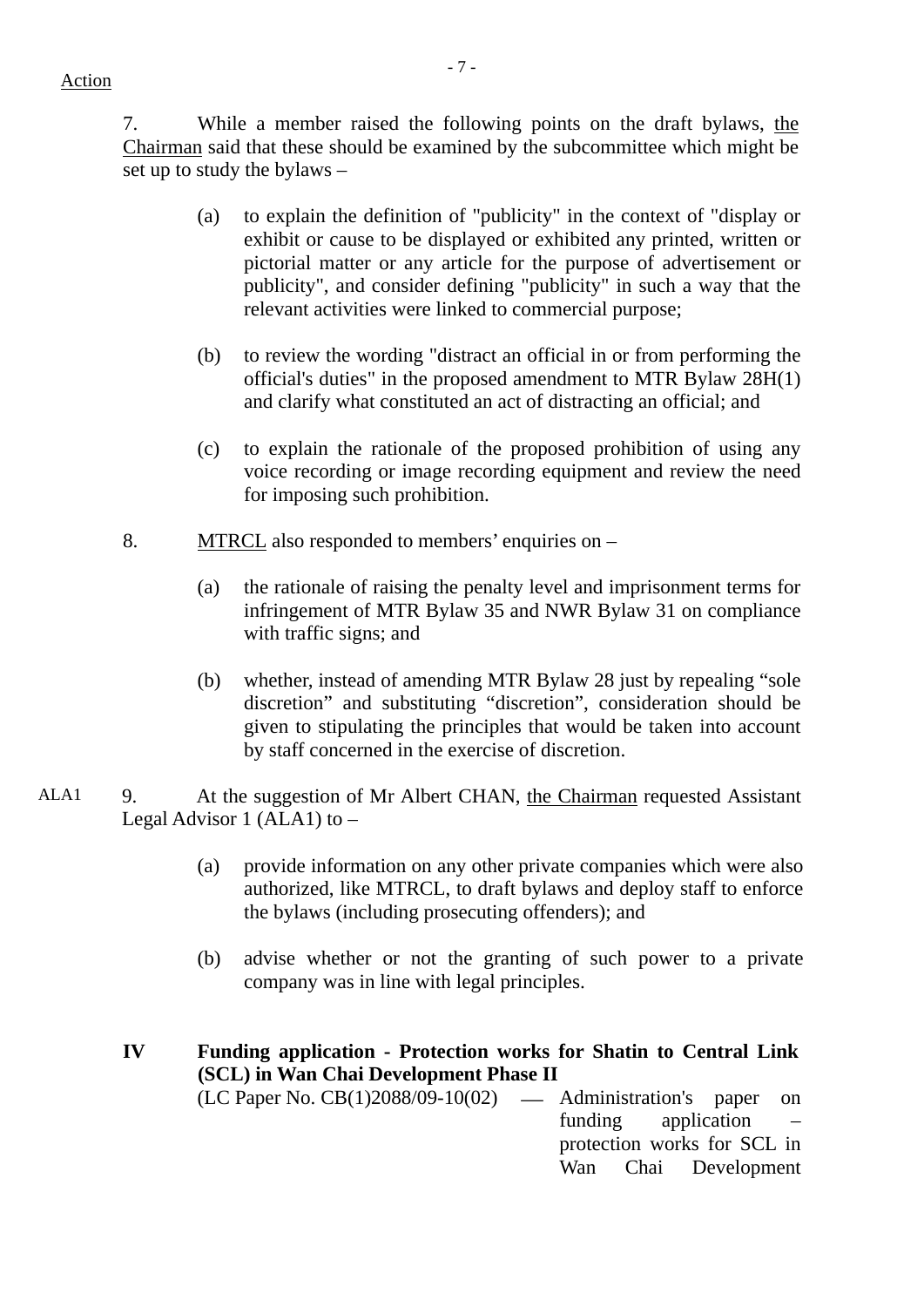Action

Phase II (WDII) LC Paper No.  $CB(1)2166/09-10(01)$  — Powerpoint presentation materials on the funding proposal)

10. The Subcommittee deliberated (index of proceedings attached at **Annex**).

11. Members discussed the protection works for SCL under WDII project (the Protection Works), which were proposed to facilitate the future construction works of SCL. The Protection Works comprised two rows of diaphragm walls, each about 70-metre long, supporting a concrete slab in between, running underground alongside the Convention Avenue in Wan Chai. Some members expressed concern whether the SCL tunnels would be affected by any water leakage as a result of bursting of the water mains to be laid. The Administration assured members that given the strength of the diaphragm walls, operation of SCL would not be affected in the above circumstances.

Admin 12. After discussion, members in general supported submission of the current proposal to the Public Works Subcommittee (PWSC) for further discussion. The Administration was requested to provide the following supplementary information to facilitate consideration of the proposal by PWSC –

- (a) whether the Protection Works could protect the SCL tunnels in the event of bursting of water mains to be laid;
- (b) information on the protection works at the underground intersection of future SCL tunnel and the Central Wan Chai Bypass tunnels at the Causeway Bay Typhoon Shelter; and
- (c) whether the 95 jobs created for the Protection Works would be deployed for the main construction works of the SCL project.

*(Post-meeting note: The supplementary information provided by the Administration was issued vide PWSCI(2010-11)4 and PWSCI (2010-11)5 on 8 and 25 June 2010 respectively.)* 

| $\overline{\mathbf{V}}$ |  |  | Railway station design to showcase local history and culture |
|-------------------------|--|--|--------------------------------------------------------------|
|-------------------------|--|--|--------------------------------------------------------------|

| $(LC$ Paper No. $CB(1)2088/09-10(03)$ — Administration's paper on |                            |              |  |
|-------------------------------------------------------------------|----------------------------|--------------|--|
|                                                                   | railway station design to  |              |  |
|                                                                   | showcase local history and |              |  |
|                                                                   | culture                    |              |  |
| LC Paper No. $CB(1)2166/09-10(02)$                                | — Powerpoint               | presentation |  |
|                                                                   | materials)                 |              |  |

13. The Subcommittee deliberated (index of proceedings attached at **Annex**).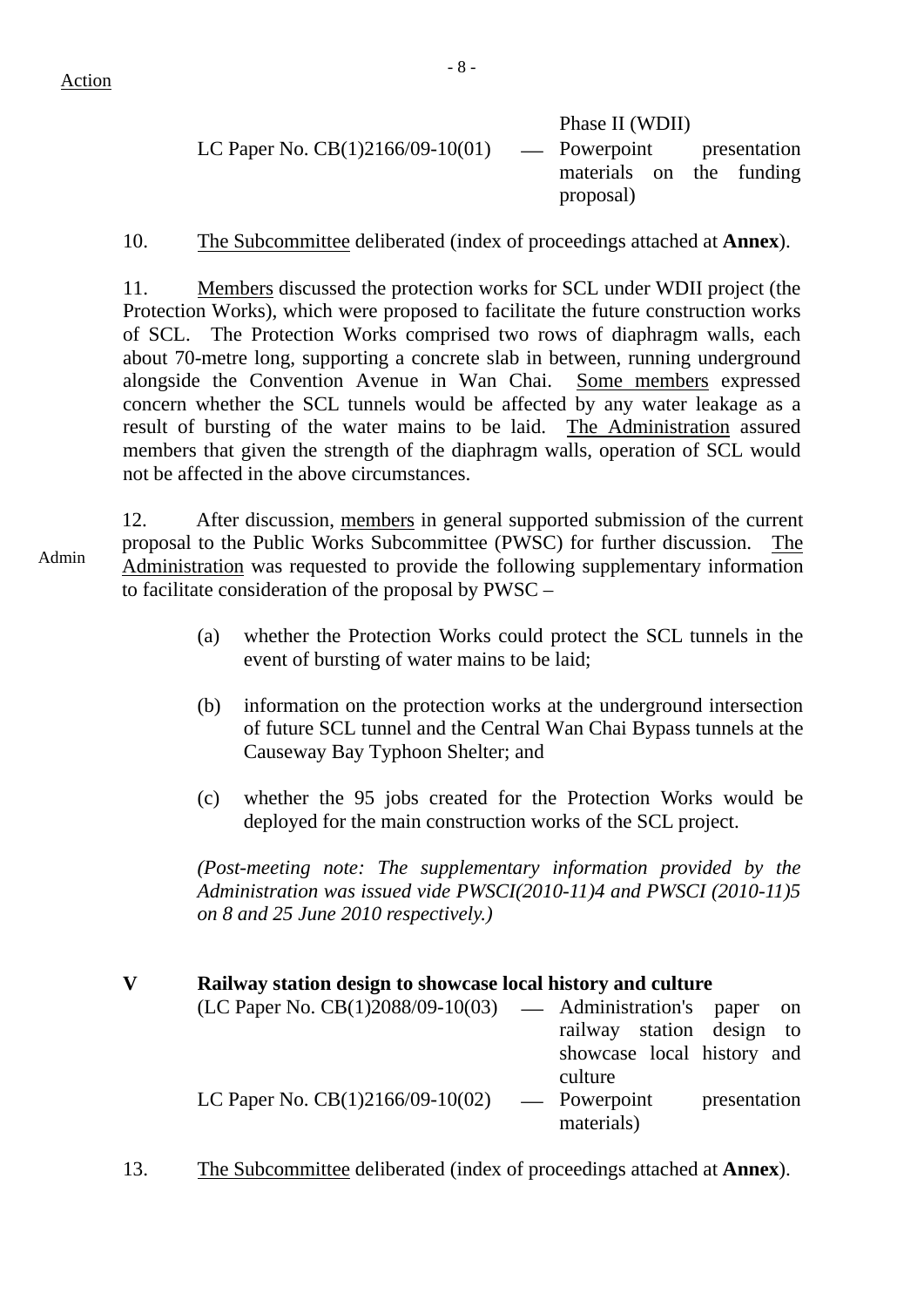14. Members generally welcomed the art programmes at MTR stations and enquired about the guidelines and criteria for the selection of exhibits for display. Mr WONG Kwok-hing asked to put on record his appreciation over MTRCL's undertaking to further enhance the display of station names and signage for stations of West Rail Line.

- MTRCL 15. After discussion, MTRCL was requested to provide the following information –
	- (a) work plan for enhancing the artistic design for stations of West Rail Line;
	- (b) annual expenditure on implementation of the art and cultural programmes for the past five years and the estimated expenditure for the next five years; and
	- (c) criteria for the selection of art exhibits for display at MTR stations.

*(Post-meeting note: The supplementary information provided by the Administration was issued vide LC Paper No. CB(1)2657/09-10(01) on 27 July 2010.)* 

## **VI Any other business**

16. There being no other business, the meeting ended at 10:30 am.

Council Business Division 1 Legislative Council Secretariat 29 September 2010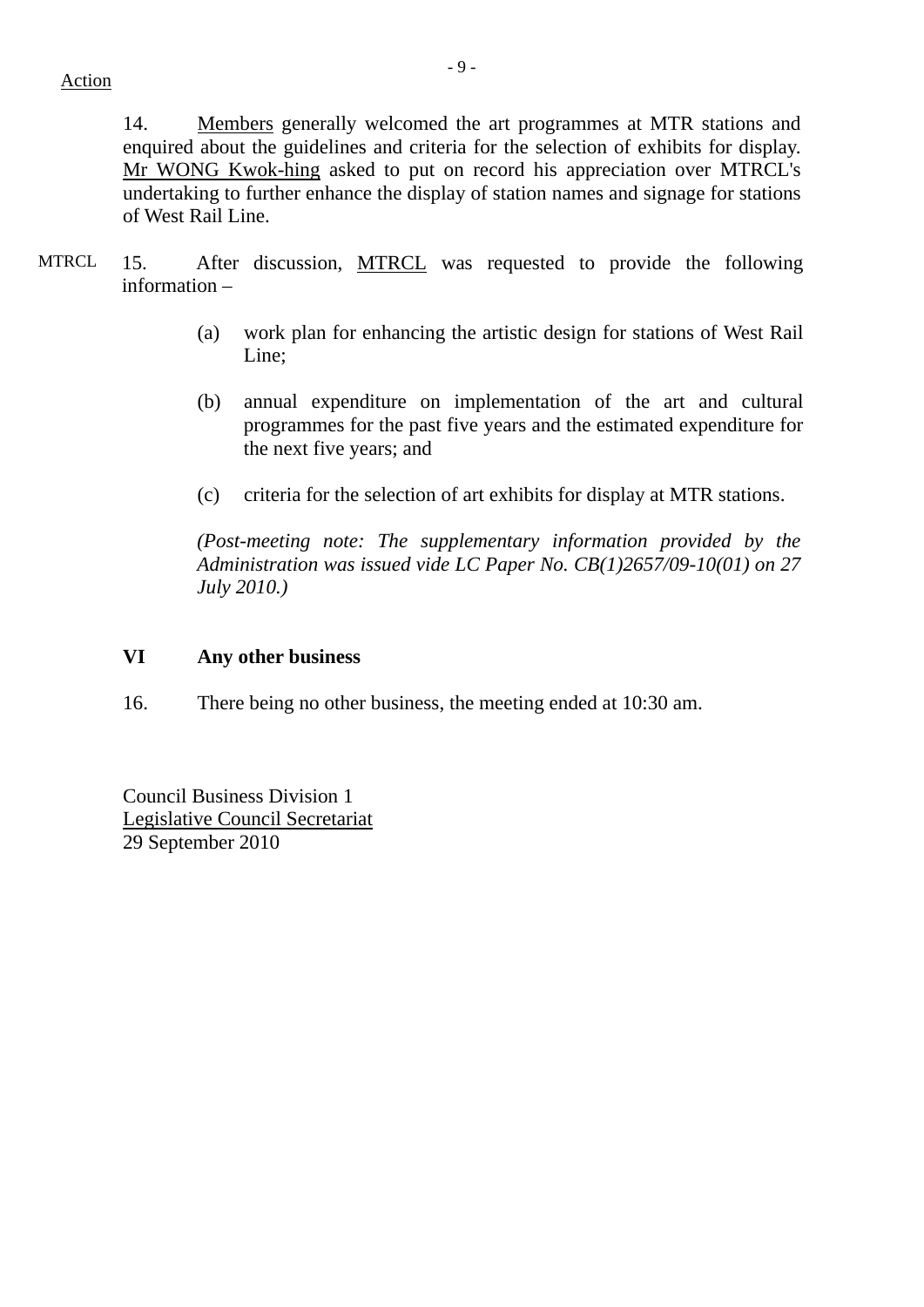## **Panel on Transport**

# **Subcommittee on Matters Relating to Railways**

# **Proceedings of the meeting on Friday, 4 June 2010, at 8:30 am in Conference Room A of the Legislative Council Building**

| <b>Time</b><br>marker           | <b>Speaker</b>                                       | Subject(s)                                                                                                                                                                                                                                                                                                                                                                                                                                                                                                                                                                                                                                          | <b>Action required</b>                                                                        |  |  |
|---------------------------------|------------------------------------------------------|-----------------------------------------------------------------------------------------------------------------------------------------------------------------------------------------------------------------------------------------------------------------------------------------------------------------------------------------------------------------------------------------------------------------------------------------------------------------------------------------------------------------------------------------------------------------------------------------------------------------------------------------------------|-----------------------------------------------------------------------------------------------|--|--|
|                                 | Agenda item $I$ – Confirmation of minutes of meeting |                                                                                                                                                                                                                                                                                                                                                                                                                                                                                                                                                                                                                                                     |                                                                                               |  |  |
| $000130 -$ Chairman<br>000147   |                                                      | Confirmation of minutes of the meeting held on<br>16 April 2010.                                                                                                                                                                                                                                                                                                                                                                                                                                                                                                                                                                                    |                                                                                               |  |  |
|                                 |                                                      | Agenda item $II$ – Information papers issued since last meeting                                                                                                                                                                                                                                                                                                                                                                                                                                                                                                                                                                                     |                                                                                               |  |  |
| $000148 -$ Chairman<br>000217   |                                                      | Information papers issued since the last regular<br>meeting.                                                                                                                                                                                                                                                                                                                                                                                                                                                                                                                                                                                        |                                                                                               |  |  |
| <b>Bylaw</b>                    |                                                      | Agenda item III – Review of the Mass Transit Railway By-laws and Mass Transit Railway (North-west Railway)                                                                                                                                                                                                                                                                                                                                                                                                                                                                                                                                          |                                                                                               |  |  |
| $000218 -$<br>002447            | Chairman<br>Administration<br><b>MTRCL</b>           | Briefing on the MTR Bylaw Review by the MTR<br>Corporation Limited (MTRCL) (LC Paper No.<br>$CB(1)2089/09-10(01)).$                                                                                                                                                                                                                                                                                                                                                                                                                                                                                                                                 |                                                                                               |  |  |
| $002448 -$<br>003010            | Mr WONG Kwok-hing<br><b>MTRCL</b>                    | Mr WONG Kwok-hing's suggestions on launching<br>annual large scale public education programmes to<br>promote<br>passenger<br>courtesy<br>and<br>introducing<br>"women-only compartments".<br>The MTRCL's response -<br>different passenger education programmes were<br>(a)<br>held each year and the programmes launched so<br>far in 2010 had included the promotion of no<br>eating or drinking in paid areas, offering seats to<br>those in need, and no rush in or block the train<br>doors; and<br>the suggestion on "women-only compartments"<br>(b)<br>was still being examined and discussion with the<br>concerned groups would continue. |                                                                                               |  |  |
| $\overline{003011}$ –<br>003609 | Mr LAU Kong-wah<br><b>MTRCL</b><br>Chairman          | Mr LAU Kong-wah's enquiries on the absence of <b>MTRCL to provide</b><br>relevant provisions on refund of overcharged fares by<br>Octopus devices and the extent to which discretion was<br>exercised under the proposed amendments to bylaw<br>14A of the Mass Transit Railway By-laws (MTR<br>By-laws) (Cap. 556B).<br>The MTRCL's response -<br>passengers would either be contacted or notified<br>(a)<br>via notices displayed at stations (depending on<br>the availability of contact information) for<br>refund of overcharged fares; and                                                                                                   | information on the<br>enforcement of the<br>bylaws.<br>$(\text{para. } 6 \text{ of minutes})$ |  |  |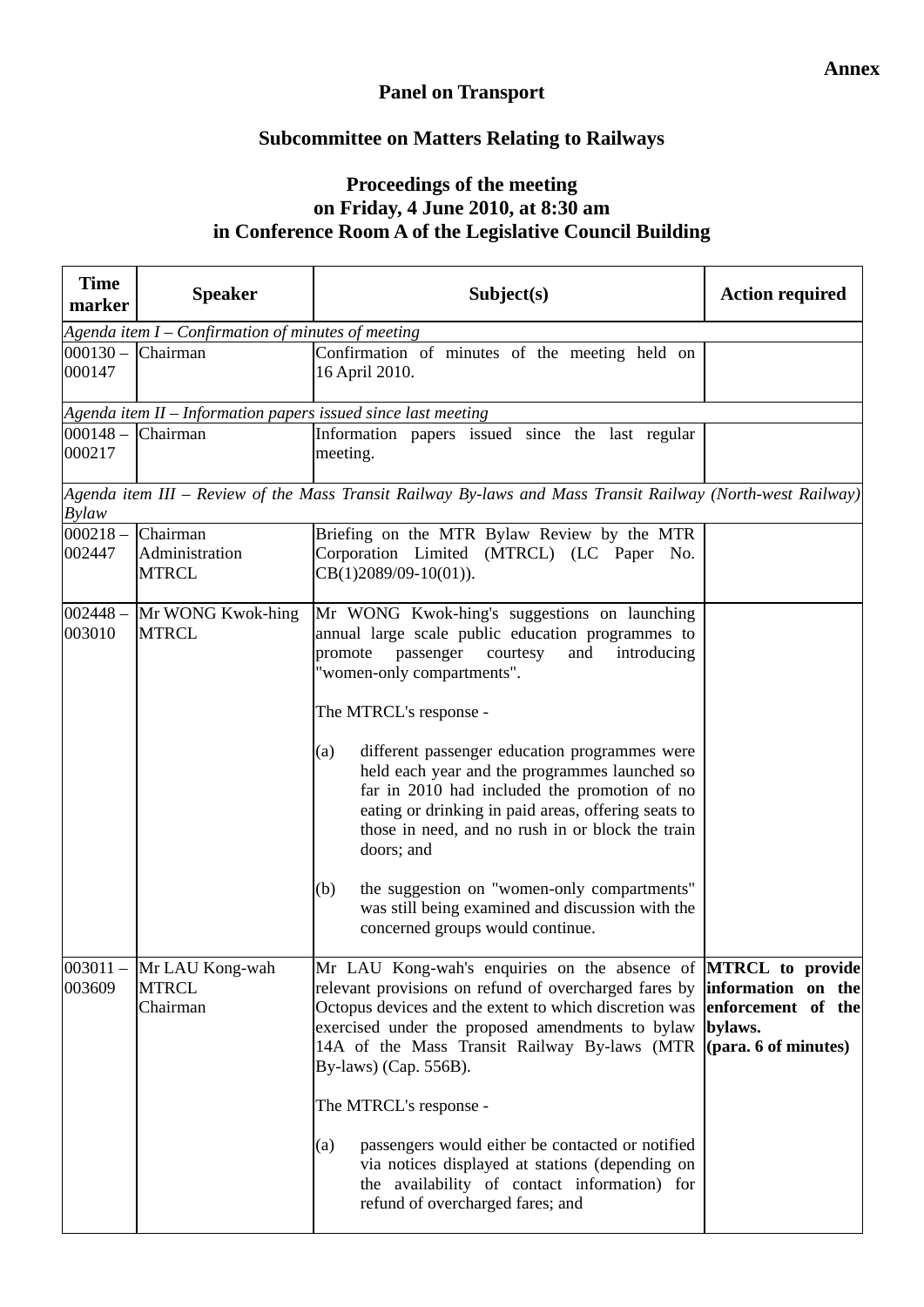| <b>Time</b><br>marker | <b>Speaker</b>                              | Subject(s)                                                                                                                                                                                                                                                                                                                                                                                                                                                                                                                                                                                                                                                                                                                                                                                                                                           | <b>Action required</b>                                                                                            |
|-----------------------|---------------------------------------------|------------------------------------------------------------------------------------------------------------------------------------------------------------------------------------------------------------------------------------------------------------------------------------------------------------------------------------------------------------------------------------------------------------------------------------------------------------------------------------------------------------------------------------------------------------------------------------------------------------------------------------------------------------------------------------------------------------------------------------------------------------------------------------------------------------------------------------------------------|-------------------------------------------------------------------------------------------------------------------|
|                       |                                             | the exercise of discretion as to whether to<br>(b)<br>impose a surcharge on a visitor travelling with a<br>first class compartment but failing to pay first<br>class premium rested with the objective facts<br>collected, such as being a first-timer to Hong<br>Kong, and was considered on a case-by-case<br>basis.                                                                                                                                                                                                                                                                                                                                                                                                                                                                                                                               |                                                                                                                   |
| $003610 -$<br>004138  | Mr James TO<br>Chairman                     | Mr James TO's concerns on the rationale for the<br>following proposed amendments to the MTR By-laws:<br>bylaw $32(2)(a)$ on the display of matters for the<br>purpose of publicity; bylaw $28H(1)(da)$ on the<br>distraction of an official in or from performing the<br>official's duties; bylaw $28H(1)(e)$ on image recording;<br>and bylaw $26A(1)$ on the attempt on the use of<br>audio-playing device to generate sound.<br>The Chairman's remarks that members would have the<br>chance to examine the bylaws clause-by-clause if a<br>subcommittee was set up for the scrutiny work.                                                                                                                                                                                                                                                        |                                                                                                                   |
| $004139 -$<br>004713  | Ms LI Fung-ying<br><b>MTRCL</b><br>Chairman | Ms LI Fung-ying's enquiries on -<br>the penalty and imprisonment for infringement<br>(a)<br>of MTR Bylaw 35 and Mass Transit Railway<br>(North-west Railway) Bylaw (NWR Bylaw)<br>(Cap. 556H) 31 concerning the compliance with<br>signs;<br>waiving penalty for passengers who travelled by<br>(b)<br>the first class compartment unintentionally; and<br>the consumption of chewing gum and the<br>(c)<br>definition of "consumption of food".<br>The MTRCL's response that equivalent provisions in<br>the Road Traffic (Traffic Control) Regulations (Cap.<br>374G) were adopted in coming up with the proposed<br>amendments concerning the compliance with signs for<br>vehicle drivers so as to maintain consistency among<br>the laws of Hong Kong.<br>The Chairman's request for MTRCL to provide a paper<br>to address the above concerns. | <b>MTRCL</b> to provide<br>information on the                                                                     |
|                       |                                             |                                                                                                                                                                                                                                                                                                                                                                                                                                                                                                                                                                                                                                                                                                                                                                                                                                                      | enforcement of the<br>bylaws,<br>including<br>that in relation to<br>consumption of food.<br>(para. 6 of minutes) |
| $004714 -$<br>005235  | Mr Ronny TONG<br><b>MTRCL</b><br>Chairman   | Mr Ronny TONG's views on -<br>the exercise of discretion under MTR Bylaw 28<br>(a)<br>concerning the prohibition of animals on railway<br>premises; and                                                                                                                                                                                                                                                                                                                                                                                                                                                                                                                                                                                                                                                                                              |                                                                                                                   |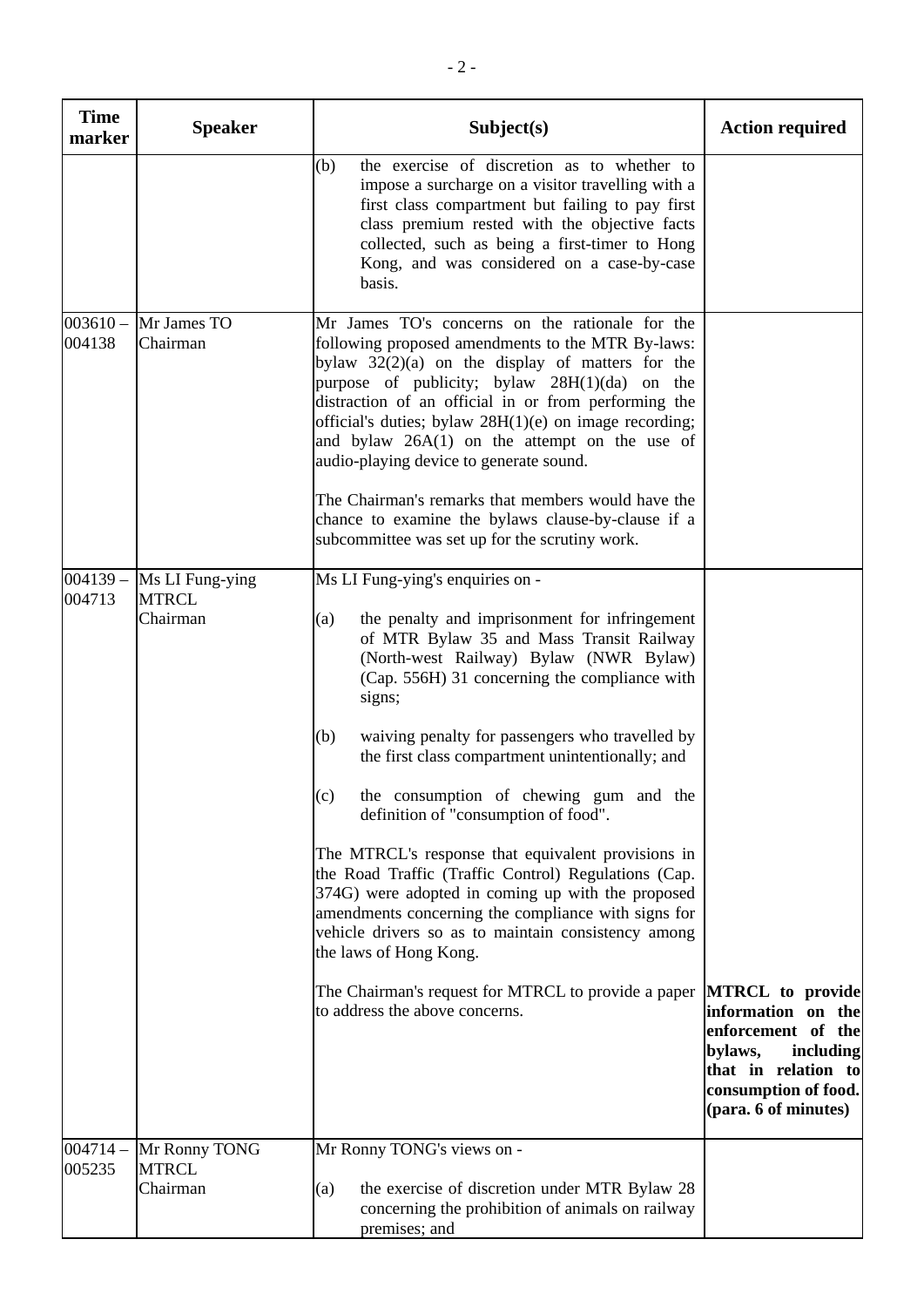| <b>Time</b><br>marker | <b>Speaker</b>                                | Subject(s)                                                                                                                                                                                                                                                                                                                                                                                                                                            | <b>Action required</b> |
|-----------------------|-----------------------------------------------|-------------------------------------------------------------------------------------------------------------------------------------------------------------------------------------------------------------------------------------------------------------------------------------------------------------------------------------------------------------------------------------------------------------------------------------------------------|------------------------|
|                       |                                               | impact of the proposed amendments to MTR<br>(b)<br>Bylaw $42(1A)(b)$ on protection of privacy of<br>passengers.                                                                                                                                                                                                                                                                                                                                       |                        |
|                       |                                               | The MTRCL's response -                                                                                                                                                                                                                                                                                                                                                                                                                                |                        |
|                       |                                               | proper reference to justifiable principles in<br>(a)<br>relation to MTR Bylaw 28 could be included<br>either into the bylaws or the Corporation's<br>policies; and                                                                                                                                                                                                                                                                                    |                        |
|                       |                                               | the purpose of the proposed amendment to MTR<br>(b)<br>Bylaw $42(1A)(b)$ was to make the clause clearer<br>and would not effect a change to the scope of<br>personal particulars to be collected.                                                                                                                                                                                                                                                     |                        |
| $005236 -$<br>005849  | Mr Andrew CHENG<br>Administration<br>Chairman | Mr Andrew CHENG's concern on the lack of<br>provisions to stipulate MTRCL's responsibility over<br>the provision of Octopus refund devices and platform<br>screen doors.                                                                                                                                                                                                                                                                              |                        |
|                       |                                               | The Administration's advice that the purpose of the<br>bylaw was to regulate passenger's behaviour and did<br>not relate to platform screen doors.                                                                                                                                                                                                                                                                                                    |                        |
| $005850 -$<br>010410  | Mr Jeffrey LAM<br><b>MTRCL</b><br>Chairman    | Mr Jeffrey LAM's enquiry on whether Octopus devices<br>could<br>be<br>made<br>available<br>the<br>first class<br>on<br>compartment, and his views on the need for tackling<br>the behaviour of loud speaking.                                                                                                                                                                                                                                         |                        |
|                       |                                               | The MTRCL's response -                                                                                                                                                                                                                                                                                                                                                                                                                                |                        |
|                       |                                               | (a) Octopus devices had been installed at both ends<br>of the first class compartment.<br>Improved<br>signage had also been on trial at Fo Tan Station<br>with a large yellow arch installed on the<br>platform to more prominently mark the location<br>of the first class compartment, supplemented<br>with comprehensive information on the use of<br>first class service in traditional Chinese,<br>simplified Chinese and English languages; and |                        |
|                       |                                               | MTR Bylaw 21 and its equivalence in NWR<br>(b)<br>Bylaw provided that a passenger shall comply<br>with all reasonable directions and requests of<br>any official. Any person shouting and hence<br>causing disturbances to others could be warned<br>and even prosecuted if failed to observe the<br>warning.                                                                                                                                         |                        |
| $010411 -$<br>010443  | Mr Abraham SHEK<br>Chairman                   | Mr Abraham SHEK's declaration of interest and his<br>comment that the bylaws should strike a balance<br>between railway operations and services to passengers.                                                                                                                                                                                                                                                                                        |                        |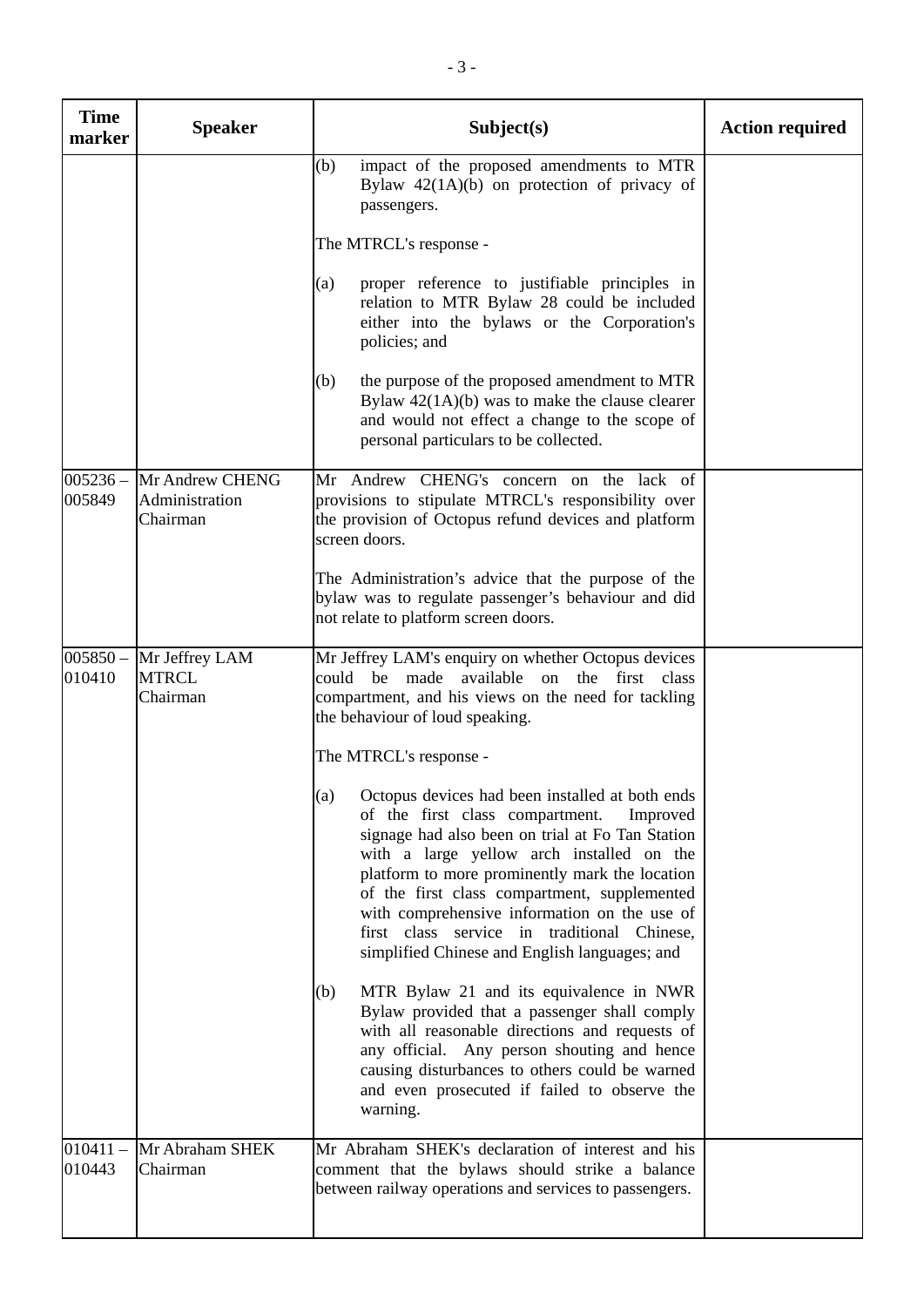| <b>Time</b><br>marker | <b>Speaker</b>                                   | Subject(s)                                                                                                                                                                                                            | <b>Action required</b>                                                         |
|-----------------------|--------------------------------------------------|-----------------------------------------------------------------------------------------------------------------------------------------------------------------------------------------------------------------------|--------------------------------------------------------------------------------|
| $010444 -$            | Mr Albert CHAN                                   | Mr Albert CHAN's requests for information on -                                                                                                                                                                        |                                                                                |
| 011019                | <b>MTRCL</b><br>Chairman                         | any other private companies that were also<br>(a)<br>authorized, like MTRCL, to draft bylaws and<br>deploy staff to enforce the bylaws (including<br>prosecuting offenders); and                                      |                                                                                |
|                       |                                                  | the extent to which MTRCL staff were<br>(b)<br>authorized in the execution of the bylaws and<br>the relevant training provided.                                                                                       |                                                                                |
|                       |                                                  | The Chairman's request for Assistant Legal Advisor 1<br>(ALA1) to provide the requisite information, and<br>MTRCL to provide paper on the enforcement of the<br>bylaws by MTRCL staff and the training provided.      | <b>ALA1</b> and MTRCL<br>to<br>provide<br>information.<br>(para. 9 of minutes) |
| $011020 -$<br>011219  | Chairman<br>Administration                       | Administration's<br>enquiry<br>Chairman's<br>The<br>and<br>explanation of the positive vetting procedures.                                                                                                            |                                                                                |
| Phase II              |                                                  | Agenda item IV – Funding application - Protection works for Shatin to Central Link in Wan Chai Development                                                                                                            |                                                                                |
| $011220 -$<br>012257  | Chairman<br>Administration<br><b>MTRCL</b>       | Powerpoint presentation on funding application -<br>protection works for Shatin to Central Link (SCL) in<br>Wan Chai Development Phase II by MTRCL (LC<br>Paper No. CB(1)2166/09-10(01)).                             |                                                                                |
| $012258 -$<br>012544  | Mr WONG Kwok-hing<br><b>MTRCL</b><br>Chairman    | Mr WONG Kwok-hing's concerns and MTRCL's<br>response that the SCL tunnels would not be affected by<br>the bursting of water mains given the strength of the<br>diaphragm walls.                                       |                                                                                |
|                       |                                                  | The Chairman's request that relevant information be <b>Administration</b><br>provided to the Public Works Subcommittee (PWSC).                                                                                        | to<br>provide information.<br>(para. 12 of minutes)                            |
| $012545 -$<br>013212  | Mr Andrew CHENG<br>Administration<br>Chairman    | Mr Andrew CHENG's enquiries on the financial<br>impact of the protection works on the whole project<br>and the re-deployment of the 95 jobs created for the<br>main construction works of the SCL project.            |                                                                                |
|                       |                                                  | The Chairman's request for information on the project<br>estimate, protection works at Causeway Bay Typhoon<br>Shelter and the further deployment of the jobs created<br>by the protection works be provided to PWSC. | <b>Administration</b><br>to<br>provide information.<br>(para. 12 of minutes)   |
| $013213 -$<br>013256  | Mr Ronny TONG<br>Administration                  | Mr Ronny TONG's enquiry and the Administration's<br>explanation<br>that<br>the<br>protection<br>works<br>were<br>indispensible for the SCL project.                                                                   |                                                                                |
| $013257 -$<br>013719  | Mr Albert CHAN<br>Administration<br><b>MTRCL</b> | Mr Albert CHAN's enquiry and MTRCL's response<br>that the current SCL alignment being proposed,<br>including the portion where the protection works<br>would be carried out, was almost confirmed.                    |                                                                                |